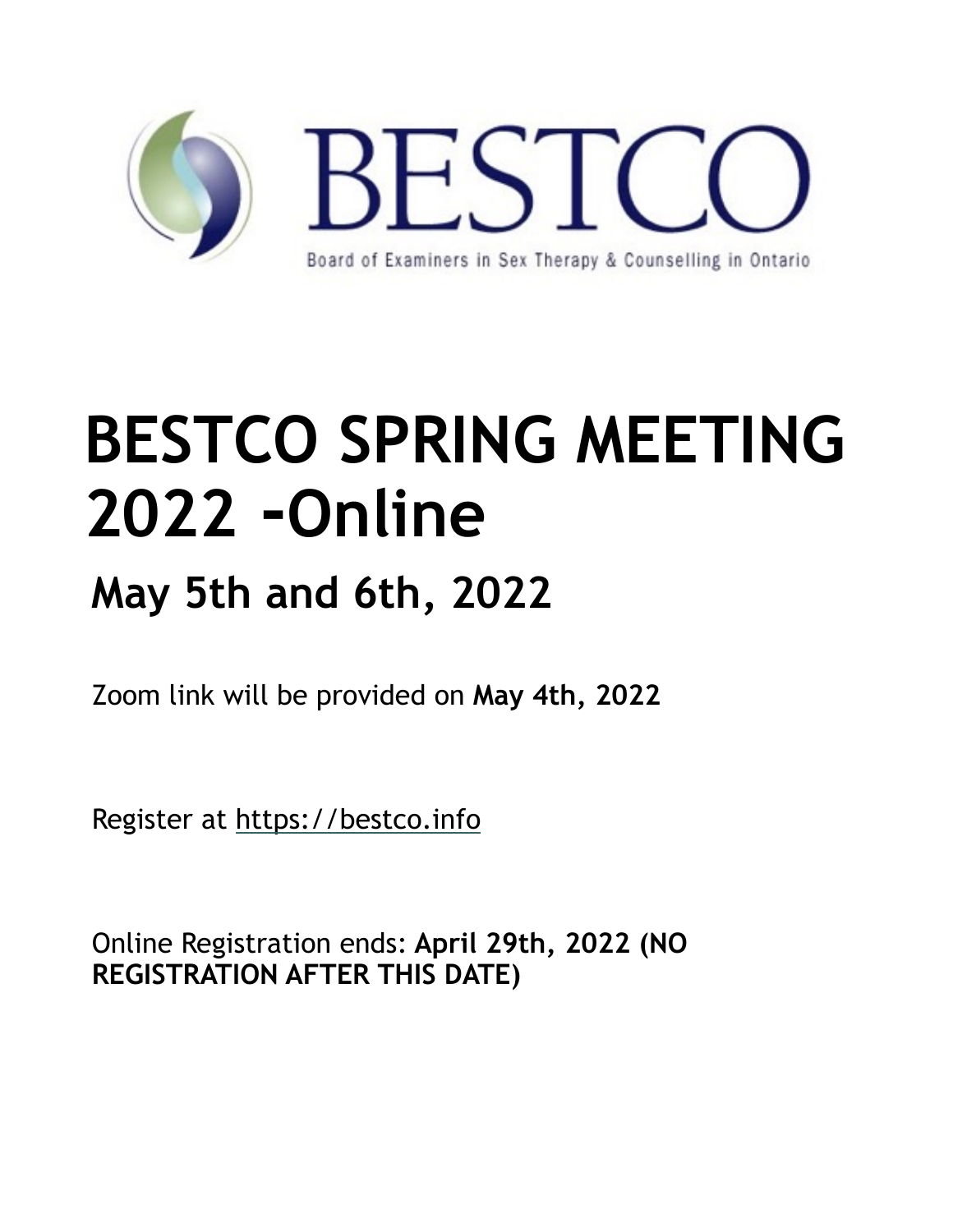

## *Equity, Diversity, and Inclusiveness: Anti-Oppressive Practice in Sex Therapy*

**Education Module**

#### **Agenda**

#### **Thursday May 5th, 2022**

- 8:00 8:30 Welcome ZOOM will be open for informal 'Meet and Mingle' conversations (You'll have to provide your own Coffee/Tea and Muffins!)
- 8:30 10:00 *Case Consultations* brief presentations of interesting and/or challenging cases with questions for group discussion.

Recommend a brief 3-5 minute outline of the issue(s), and 10-12 minute discussion (12-15 minutes total). All are invited to participate. Associate Members are especially welcomed to present a quandary for the group to mull over. The aim is to use the collective wisdom of our membership to help solve problems and to help connect everyone within BESTCO. Please send your outline and questions to: Stephen.holzapfel@yahoo.ca

10:00 -10:15 Break

#### 10:15 -11:45 *Illuminating Anti-Oppression: Creating Lightbulb Moments for our Clients and Ourselves* **presented by Ruth Neustifter (they/them)**

Self-awareness, consent, communication skills, and recognition of power imbalances are some of the cornerstones of our work. And yet, few Sex Therapists have been given the tools and space to consider the ways in which our own training has undermined us from modeling these same concepts in our own clinical work. It doesn't take learning whole new models to elevate our practice; but it does require shifting our awareness of some core assumptions. These powerful shifts in how we apply our most effective techniques can yield big changes for our clients, while reducing our own sense of burnout during these overwhelming times. Join Ruth Neustifter (they/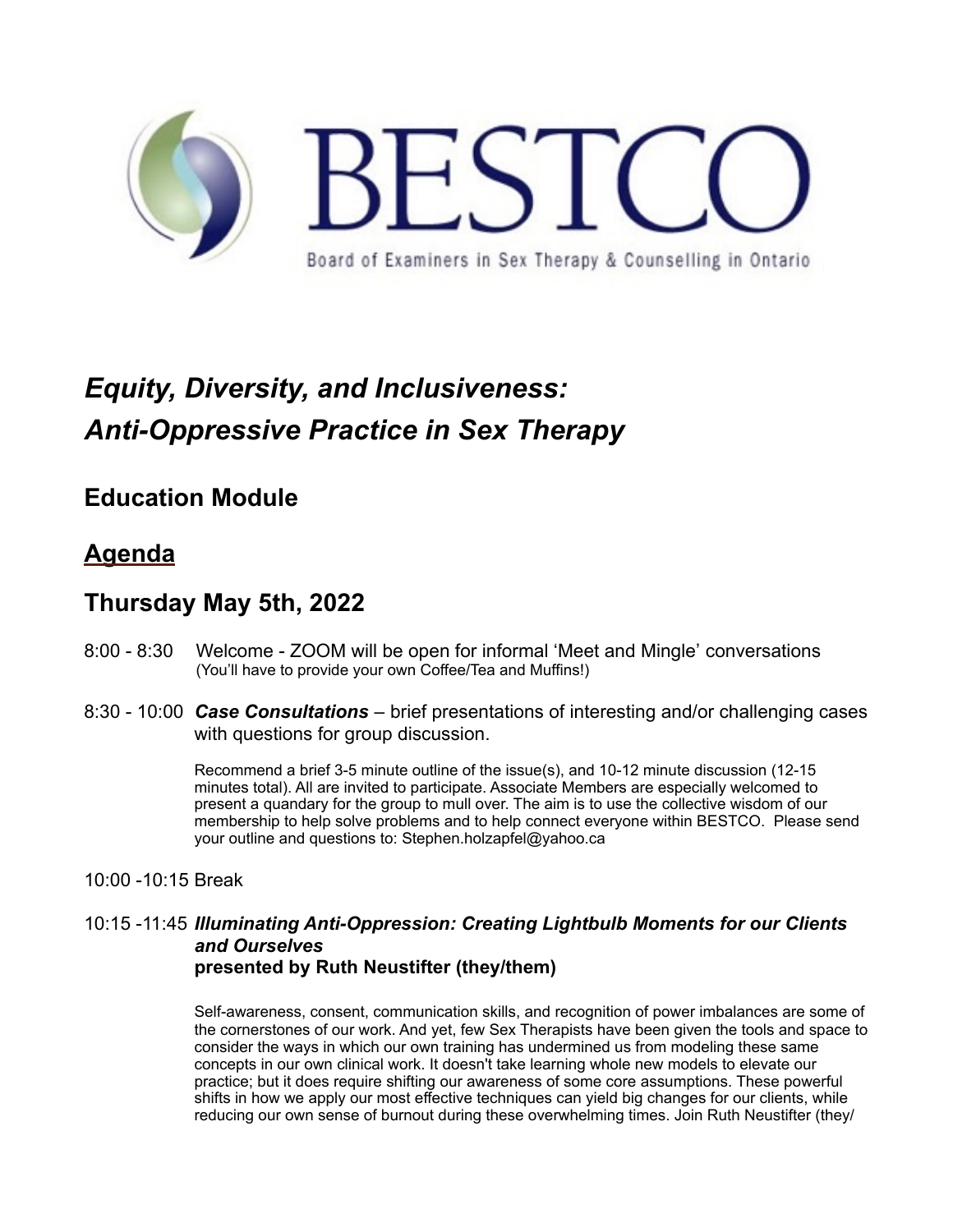

them), PhD, RP-S, RMFT-S to learn how to celebrate the importance of our work while freeing ourselves from some of the biggest contributors to clinician exhaustion and burnout.

#### 11:45 -12:45 Lunch

#### 12:45 - 3:00 *Putting Anti-Oppression in Therapy Practice* **presented by Rahim Thawer (he/him)**

This workshop will explore common sexual problems, such as low desire and desire discrepancy, erectile and ejaculation difficulties, orgasmic and pain disorders that are specifically located in complex social and political contexts. We will examine issues of race, sexual orientation, gender identity, and class as they express themselves in the relational and sexual dynamics of couples and individuals. Participants will consider ways to draw on their existing intervention toolbox, along with necessary adaptations, while attending to the dynamics of systemic oppression, power differentials, and transference/countertransference in the consulting room. Questions about when and how to apply systemic knowledge will be discussed. This interactive workshop will be designed specifically for BESTCO's sex therapists and incorporate case-based discussions. Therefore, participants are welcome to send questions or scenarios to the presenter in advance if they wish to see something specific addressed: rahim@affectiveconsult.ca

3:00 - 3:15 Break

#### 3:15 - 4:15 *Centering our Work in Disrupting Ableism - Beginning Conversations and Addressing Sexual Inclusion in Our Practice* **presented by Fran Oddette (she/they**)

Doing anti-oppression work where diversity and inclusion are key themes, it is important to center communities that experience exclusion and segregation beyond the appearance of 'performance' but with intentionality. Ableism speaks to experiences of disability oppression at the individual, community, and societal levels. This workshop will create spaces to think about the ways we as providers can dismantle the structures that contribute to the barriers that are experienced as 'disabling' for persons with disabilities. In this workshop we will talk about where the 'problem' of disability lies – to move away from the individual and instead focus on and dismantle the environment, systems and attitudes that create the barriers so as to ensure meaningful and sustainable change.

#### 4:15 - 4:30 Debriefing and Farewell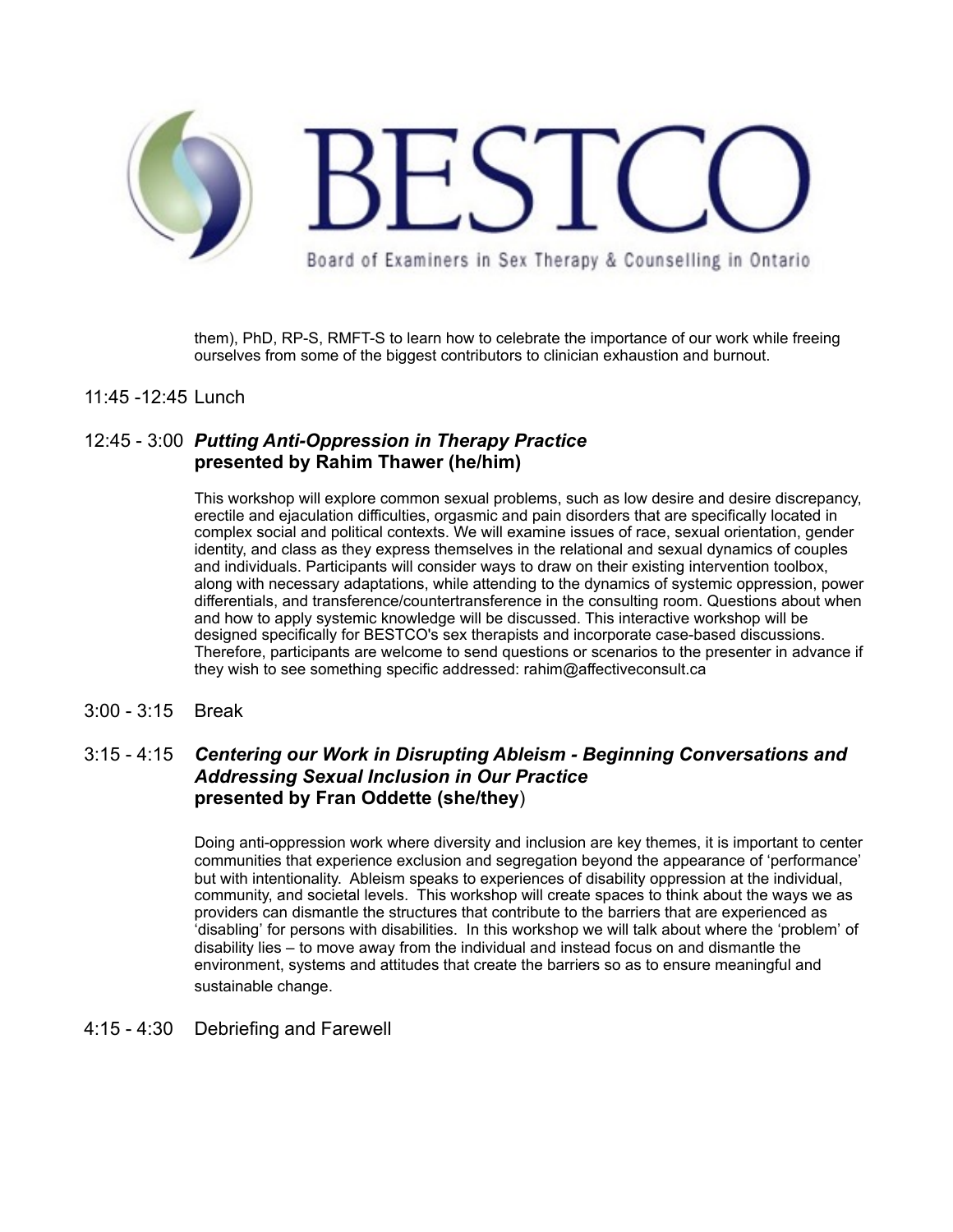

### **Evening Presentation**

(online meet & mingle 6:30, presentation begins at 7:00pm)

#### 7:00 - 8:30*The Art of Drag: Gender and Sexuality in Performance***, presented by Cyril Cinder (he/him)**

Drag as an art form has exploded in popularity in recent years and tearful confessionals on televisions across the globe have brought light to how it can be a deeply personal and transformational form of self-expression. Join Cyril Cinder to discuss the therapeutic power and potential of drag and how it breaks through binaries, boundaries, and barriers.

#### **Friday May 6th**

- 8:00 8:30 Meet and Mingle
- 8:30 8:45 Welcome
- 8:45 10:15 BESTCO Business meeting (BESTCO members only)
- 10:15 -10:25 Break
- 10:25 -10:30 Welcome guests
- 10:30-12:30 *Embracing and Stepping in to EDI Exploring Unconscious Bias*  A Facilitated Discussion with AnneMarie Shrouder
- 12:30 1:30 Lunch and networking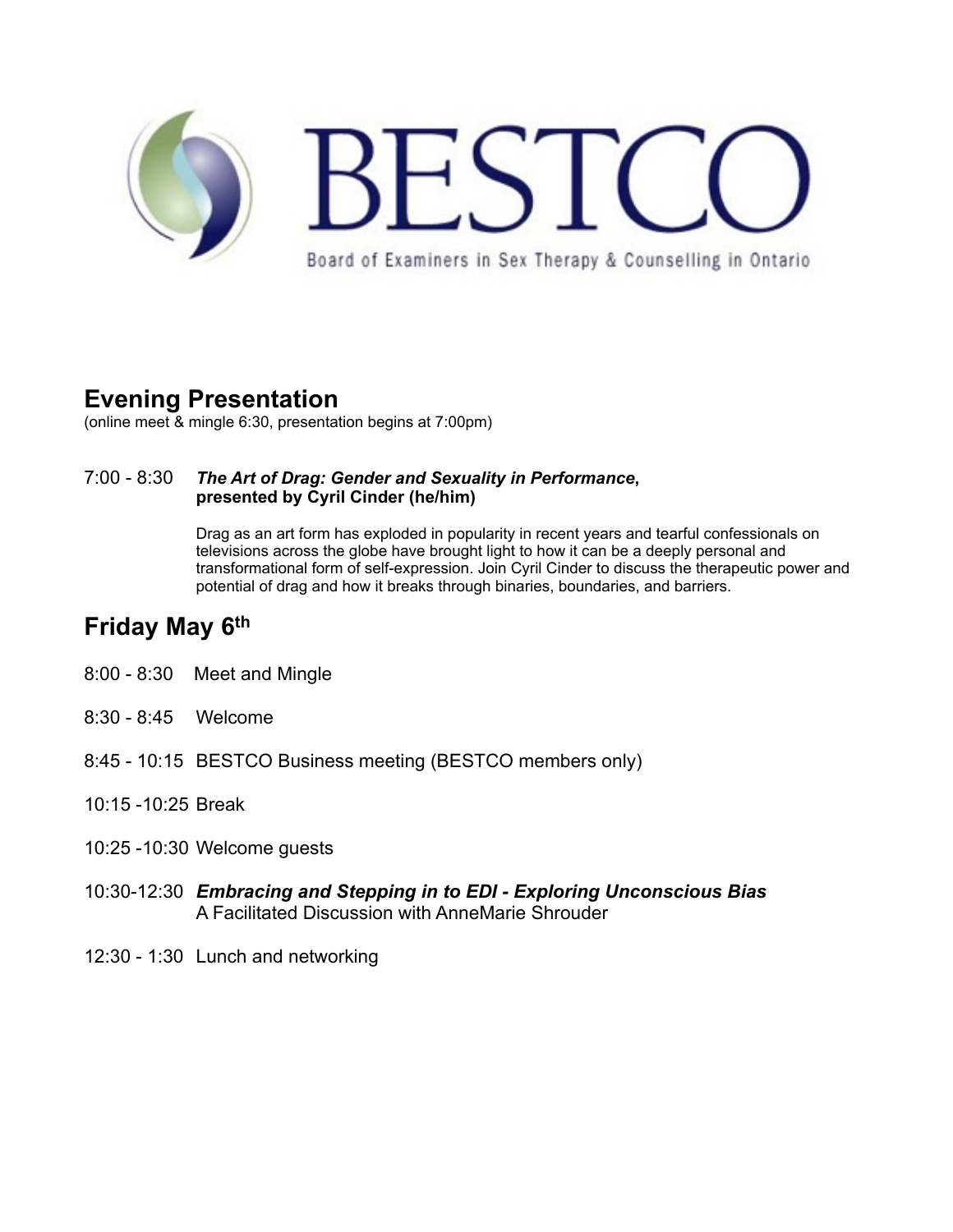

#### 1:30 - 3:00 *The Wheel of Consent: The Foundation of Relating, Sexual and Otherwise* **presented by Dr. Betty Martin (she/her)**

Consent is something of a buzzword these days but how does it fit into the rich potential of receiving and giving? Touch, time, attention, gifts, access? This session introduces you, through somatic inquiry, into the quadrants of the Wheel of Consent: Serving, Accepting, Taking, Allowing. We'll see how clarifying these dynamics enlivens and liberates all forms of relating to other humans and how it can be of use to your clients.

- 3:00 3:15 Break
- 3:15 4:15 *Case Presentation: Aversion to Bodily Fluids: A Multimodal Approach* **presented by Reba Fleury (she/her)**
- 4:15 4:30 Closing remarks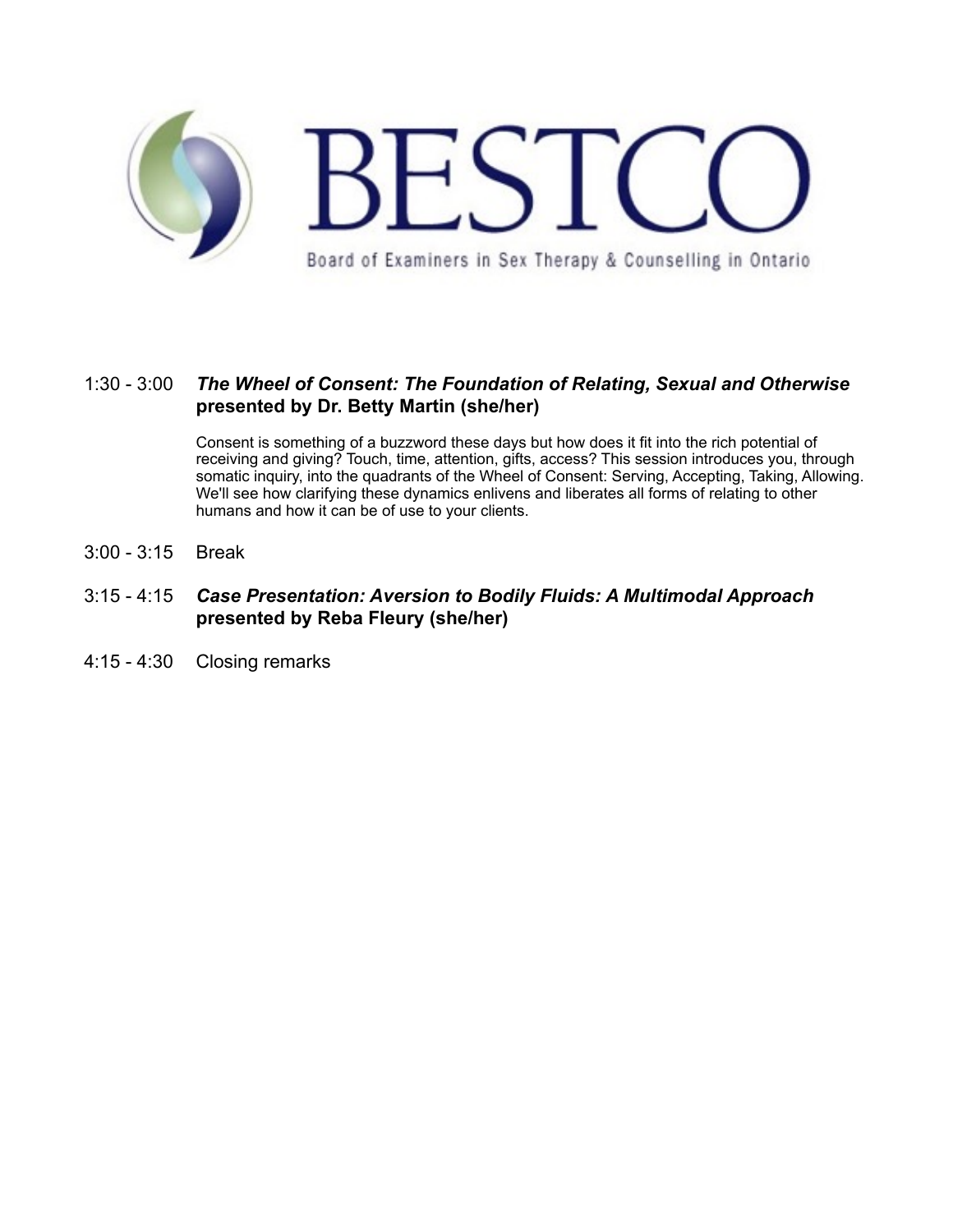

#### **Fees**

Education Module (Thursday) Members: \$109 Emeritus Members: \$89 Guests: \$119 Students: \$89

Thursday Evening Only Members: \$50 Emeritus Members: \$45 Guests: \$60 Students: \$45

Friday Only

Members join for full day (includes business meeting) Emeritus members, guests, and students join at 10:30am for presentations Members: \$89 Emeritus members: \$79 Guests: \$99 Students: \$79

Full Meeting: Members: \$248 Emeritus members: \$213 Guests: \$278 Students: \$213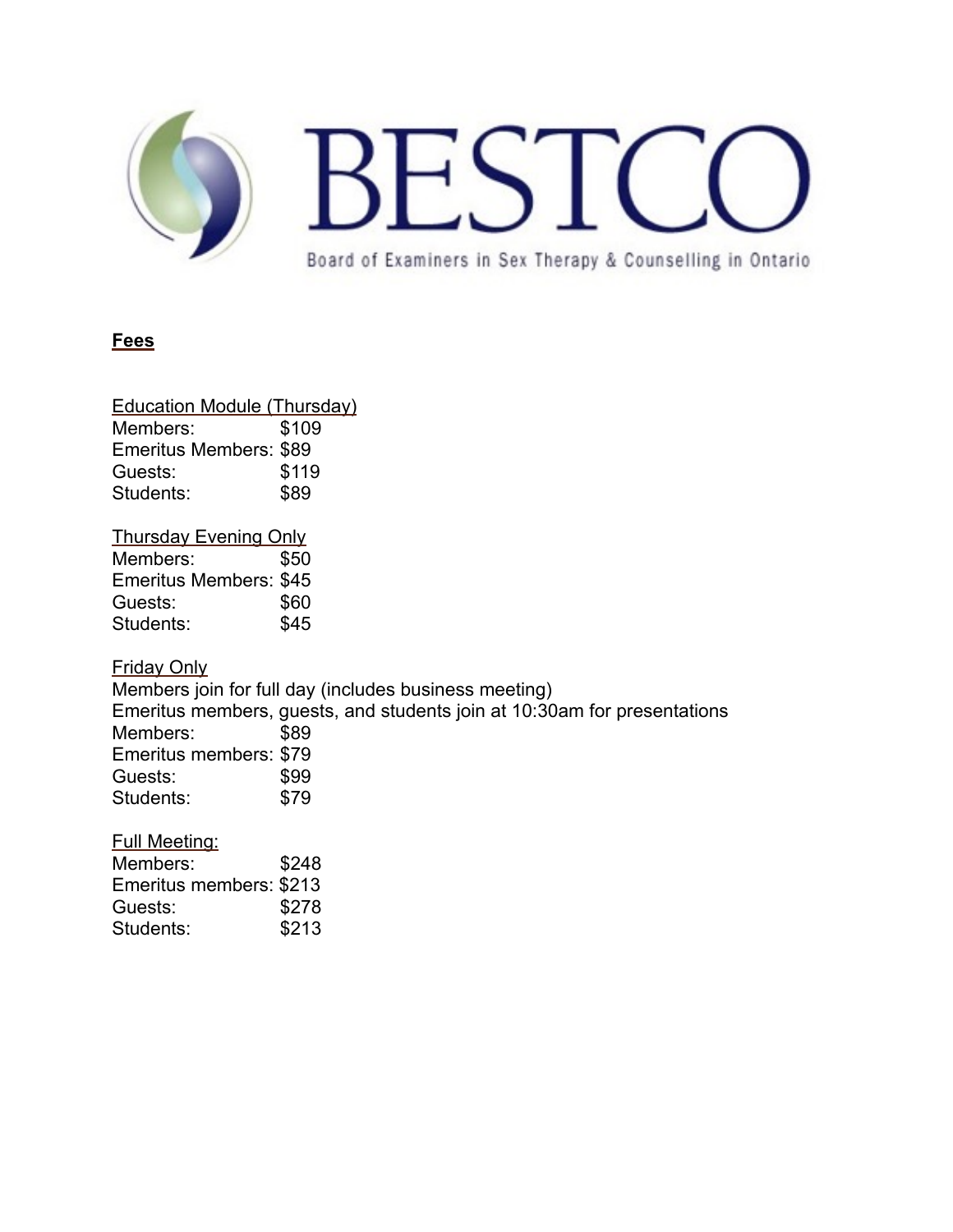

#### **Presenter Bios**



#### **Ruth Neustifter, PhD, RMFT-S, RP (said: NEW-stiff-trr, but Ruthie is fine) Pronouns: They/Them**

Ruthie is an openly sex and gender queer, polyamorous, kink affirming, chronically ill and chronically awesome advocate for pleasure and intimacy. They strive to base their work in anti-oppressive and trauma-informed approaches, and are dedicated to continuing to grow as an anti-racist white person. They are a practicing therapist and a core faculty member of the University of Guelph's Couple & Family Therapy program, faculty co-lead of the Sexual and Gender Diversity Lab Cluster and the Anti-Oppression Rainbow Lab, former co-chair of the Guelph Sexuality Conference, an anti-oppression trainer for the Rainbow Diversity Institute, and the author of The Nice Girl's Guide to Talking Dirty among other mainstream and academic publications. They are also a proud co-founder and co-editor of Participator, a new open-access journal

dedicated to anti-oppressive relational and community work. We would love to receive your submissions and your applications to join our all-volunteer team!

Creative, applied, and accessible dissemination of non-statistical data-driven knowledges is a major component of Ruthie's efforts. Ruthie strives to meet potential knowledge holders and receivers where they are, including at: sex parties & orgies, BDSM spaces such as dungeons, sex toy stores and kink events, as well as churches, homeless shelters, health care centres, universities and more. They are actively engaged with on-going learning and workaround anti-oppressive practices and continue to strive to decolonize their work in all areas.

Along with that long list of professional passions, Ruthie remains highly dedicated to shameless and abundant relaxation and leisure including: snuggling their pets, going on adventures with their polycule and other queer fam, devouring zines and audiobooks, and making very queer art. Ruthie would like to remind you that they love you very much, and don't need to have met you yet to know that. They are grateful that you exist, and hope that you continue to keep doing that.



#### **Rahim Thawer**

Rahim Thawer is a registered social worker and psychotherapist who is based in Toronto/Tkaronto and currently in Johannesburg as a Visiting Scholar with the South African College for Applied Psychology (SACAP). Through this clinical practice, Rahim provides individual therapy, supervision, and works as a sessional lecturer at the University of Toronto and the University of Waterloo. He is also a community organizer with Salaam Canada--a volunteer-run organization that supports LGBTQ Muslims nationally. His approaches to psychotherapy, teaching, and community development continually consider and examine the intersections of systemic oppression and mental health. Rahim is currently working on multiple books related to LGBTQ mental health; the first of these will be published by Thorntree Press. You can follow his work, including his vodcast called The CBT Dive, in just one click by visiting ladyativan.com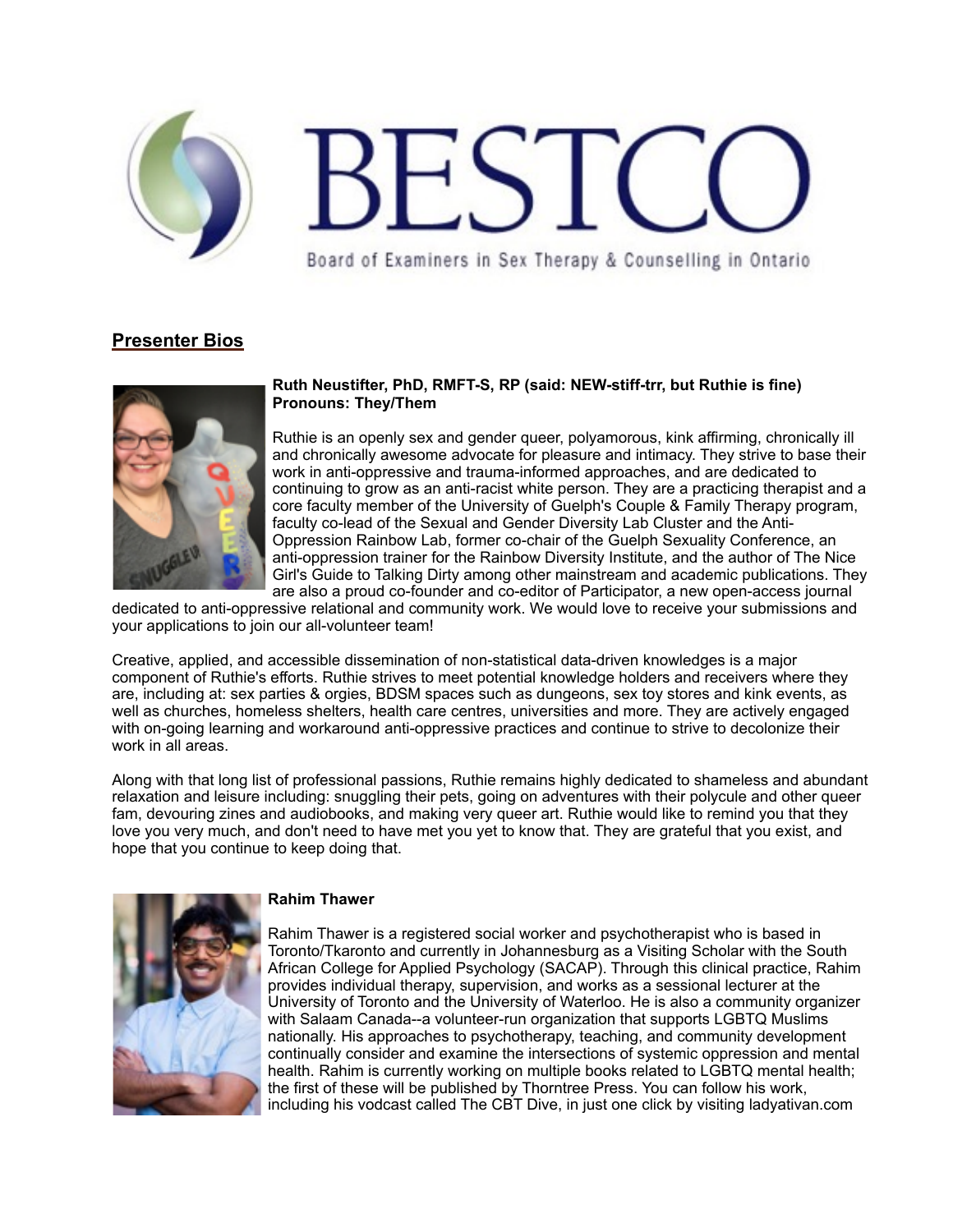



#### **Fran Odette**

Fran Odette is a queer-identified, feminist and disability rights activist. Her advocacy efforts have spanned over 25 years, with a focus on the intersections between gender, disability and sexualities. Fran brings a wealth of knowledge on the issues for survivors of gender-based violence through her research, writing and programming in agencies working to end violence against women.

Fran's work with services has focused on gender-based violence with a particular emphasis on violence against women and children with disabilities. In addition, Fran has been involved in working on issues related to disability and sex-positivity, providing training to sexual health providers and people with disabilities. Much of Fran's activist work has been in collaboration with agencies that work with marginalized communities, including engagement and collaborative work within women's shelters, homeless shelters, legal and counseling services in the GTA and across the province.

As a trainer/educator, Fran's work has been supporting service providers in building capacity to make the linkages needed to ensure that persons with disabilities, inclusive of gender identity and sexualities to have access to services. Fran co-authored with Cory Silverberg and Dr. Miriam Kaufman, a book entitled The Ultimate Guide to Sex and Disability - For All of Us Who Live with Disabilities, Chronic Pain and Illness" (\*Cleis Press). Fran has been part of the faculty teams at George Brown College since 2008. She teaches in the Assaulted Women and Children Counselor Advocate Program, Social Service Worker Program and Liberal Arts and Sciences. She co-developed and teaches three critical disability issues courses entitled Disability Justice: The Experienced Life and Discourses in Disability: Implications for SSW Practice.



#### **Cyril Cinder**

Cyril Cinder is a dynamic and dramatic drag king known for his unique concepts and high energy performances. A fierce advocate for queerdos and oddballs everywhere, he wins over hearts and minds when he takes the stage and/or microphone as a performer and MC. Hailing from Ottawa, ON, Cyril Cinder made his drag debut in 2014. When he's not doing drag, Cyril Cinder is a licensed psychotherapist and works closely with the LGBT2SQIA+ community. He calls from his life experience to advocate for queer rights, mental health, disabled rights, and other social justice causes."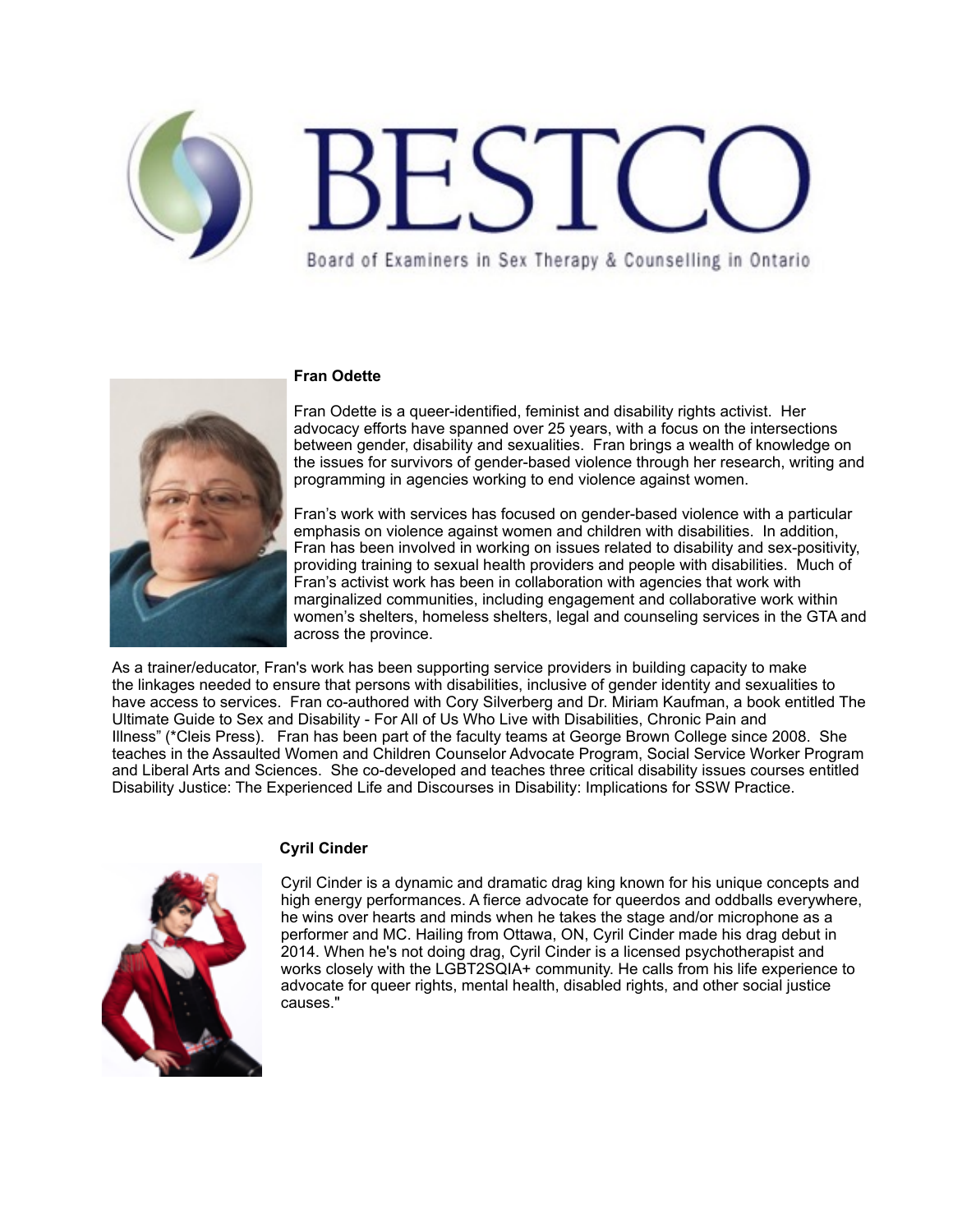

#### **Annemarie Shrouder**

Annemarie Shrouder has spent more than 20 years in the field of Diversity and Inclusion as a facilitator, consultant, and international speaker. A Diversity & Inclusion expert with a Masters in Bias Awareness, Annemarie inspires awareness and connection. Whether she is presenting to an audience, leading a workshop, consulting with a client, or writing, she creates opportunities for people to see more – more of each other, themselves, and the world around them. In so doing, she facilitates an opening to create spaces where people feel a sense of belonging and connection, where they can learn together, and be all of who they are. These are the spaces where real change can happen – for people, organizations and communities.

She has been a keynote speaker at AGMs for the Girl Guides of Canada and Caledon Community Services, and has spoken at the Women's Economic

Forum (India), the Ontario Building Trades Conference, Ontario Travel Information Centre conference, the Ontario Association of Student Midwives conference, and at HauteCon2015. Annemarie assists in the creation of healthy workplace communities through her Signature Methodology and Inclusive Leadership Program.

Organizations turn to Annemarie when they are looking to build environments where people can learn and are supported, and where they are seen, heard and valued. Clients include: Scotiabank, Freshbooks, Toronto Catholic Children's Aid, Dufferin County, Loblaw, and various law firms in Ontario.

Annemarie works with diversity broadly and is passionate about healing the racial divide. She also delivers presentations, and can be booked for speaking engagements that inspire people to see more, and raise awareness about the importance of inclusion. For more information, please visit: annemarieshrouder.com



#### **Dr. Betty Martin**

Dr. Betty Martin has had her hands on people professionally for over 40 years, first as a Chiropractor and upon retiring from that practice, as a certified Surrogate Partner, Sacred Intimate, and Somatic Sex Educator. Her explorations in somatic-based therapy and practices informed her creation of the framework, The Wheel of Consent.